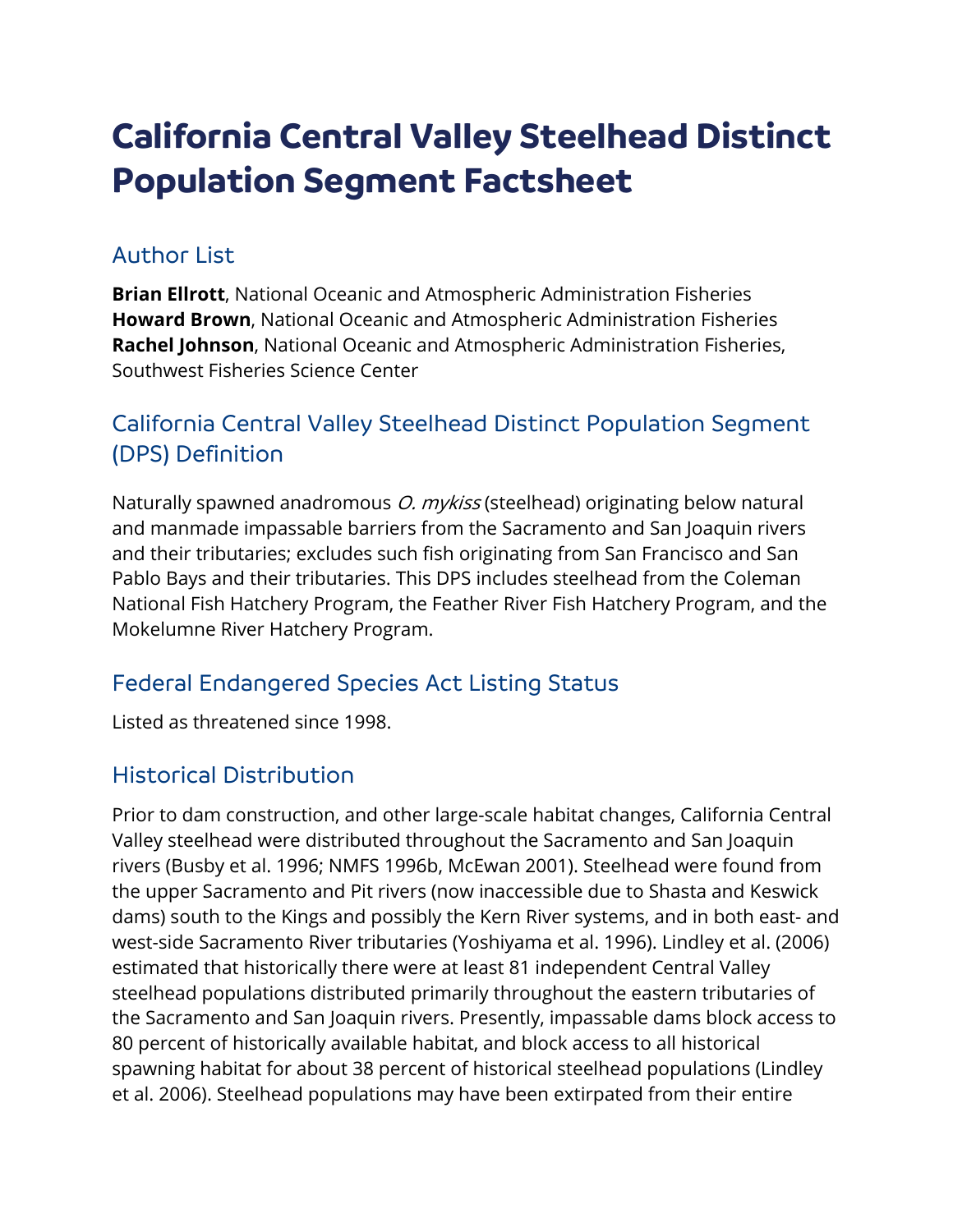historical range in the San Joaquin Valley and most of the larger basins of the Sacramento River.

#### Current Distribution

Despite the loss of historical habitat caused by dams, Central Valley steelhead populations still occur in the Sacramento and San Joaquin basins (Table 1), distributed among four main diversity groups (Figure 1). A diversity group is a geographically-distinct portion of the DPS which is ecologically or otherwise identifiable and which is essential to the recovery of the entire listed entity (e.g., to conserve genetic robustness, demographic robustness, and important life history stages).

The current steelhead populations primarily occur in the tailwaters of dammed rivers, in a few undammed creeks, and in the four hatchery-supported systems of Battle Creek (Coleman Hatchery), the Feather River (Feather River Hatchery), the American River (Nimbus Hatchery), and the Mokelumne River (Mokelumne River Hatchery).

## Current Biological Status

The current status of Central Valley steelhead appears to have slightly improved since 2010, when it was concluded that the DPS was in danger of extinction (Williams et al. 2011). This modest improvement is driven by an increase in adult returns to hatcheries from their recent lows, but the state of naturally-produced fish remains poor and largely unknown. Improvements in hatchery population sizes do not warrant a downgrading of the DPS extinction risk. In fact, the lack of improved natural production as estimated by exit at Chipps Island, and low abundances coupled with large hatchery influence in the Southern Sierra Nevada diversity group is cause for concern.

## Central Valley Steelhead Recovery Strategy

Based on recommendations from the Central Valley Technical Review Team, the Central Valley steelhead recovery effort has two primary objectives: (1) secure existing populations by addressing stressors; and (2) reintroduce populations into historically occupied or other suitable areas (Lindley et al. 2007). The steelhead recovery strategy focuses on protecting existing populations while reintroducing populations into their historical habitats, so that viable populations occur in each of the four steelhead diversity groups. This strategy, coupled with actions that address threats, will contribute to meeting the following recovery criteria: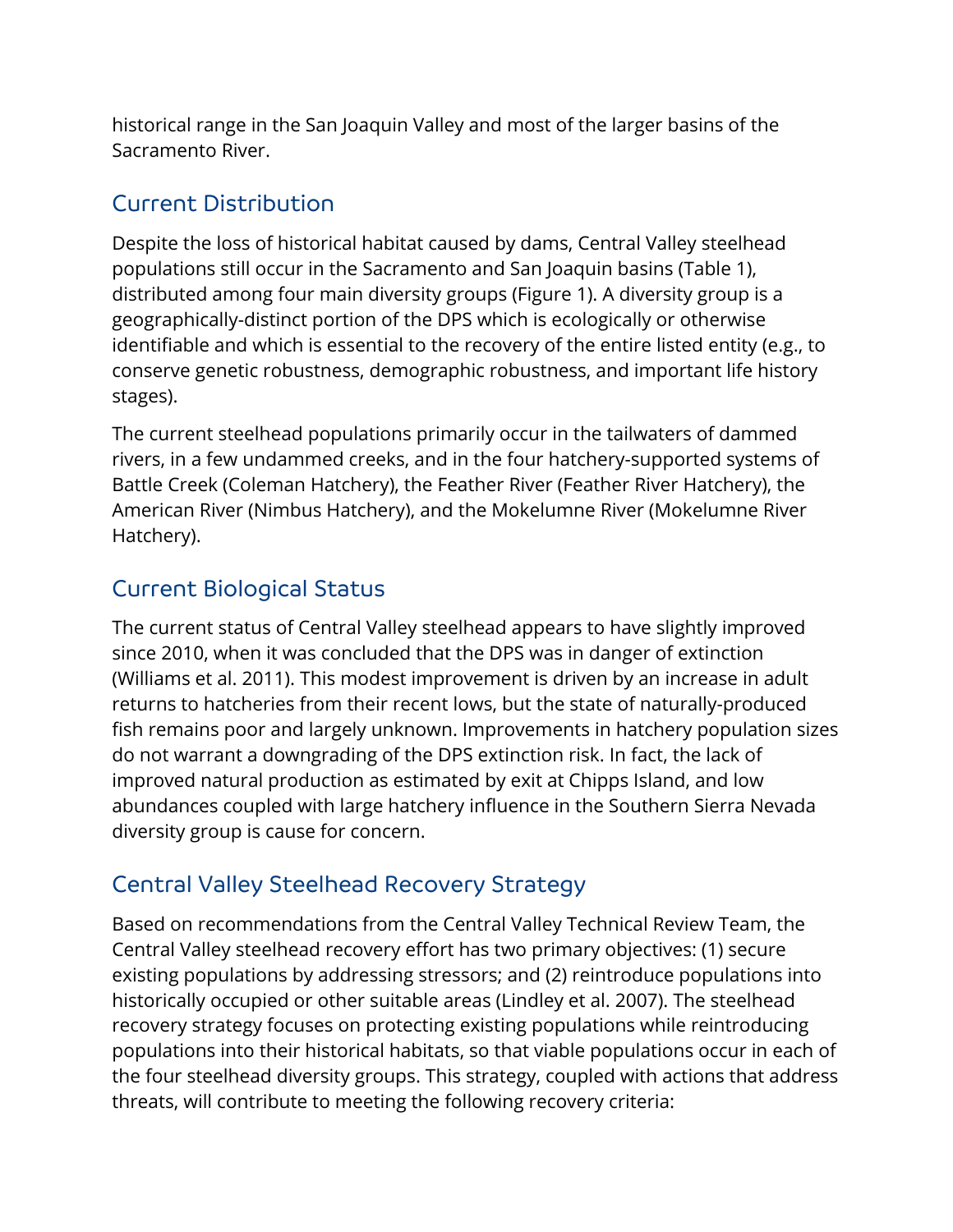- two viable populations in the Basalt and Porous Lava Diversity Group;
- four viable populations in the Northern Sierra Nevada Diversity Group;
- one viable population in the Northwestern California Diversity Group; and
- two viable populations in the Southern Sierra Nevada Diversity Group



**Figure 1.** Central Valley Steelhead Diversity Groups as identified in the Central Valley Chinook Salmon and Steelhead Recovery Plan. Figure provided by Mike Beakes (Reclamation).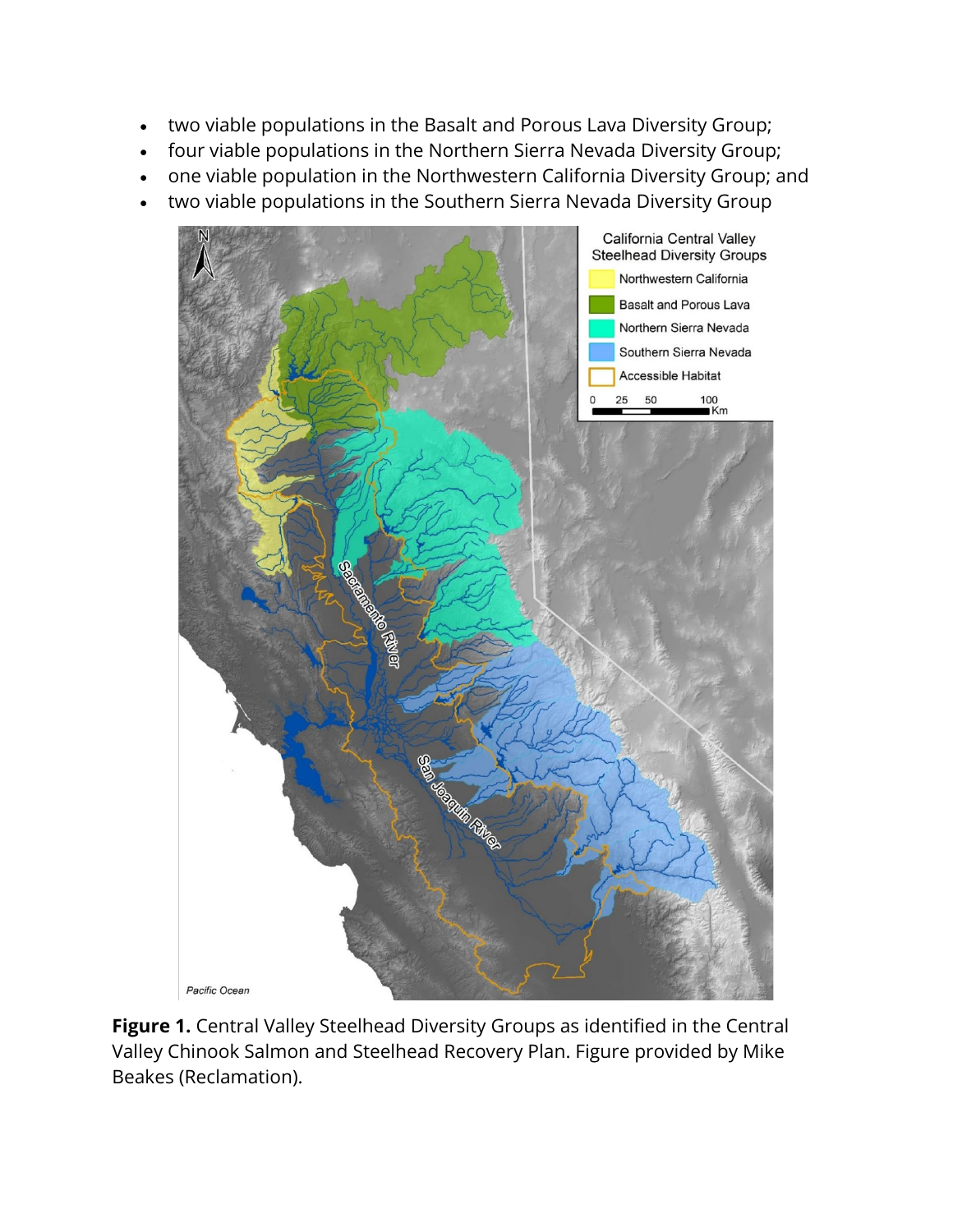**Table 1.** Population presence, risk of extinction (Williams et al. 2011, Lindley et al. 2007), and classification of watersheds with historic and current populations of steelhead. "Primary": top priority for reintroduction; "Candidate": possible area for reintroduction; "Non-candidate": reintroduction should not be attempted here. "NA": not applicable.

| <b>Diversity Group</b>        | River, Creek or Sub-reach                               | <b>Historic</b><br><b>Population</b> | Current<br><b>Population</b> | <b>Population</b><br><b>Extinction</b><br><b>Risk</b> | Classification    |
|-------------------------------|---------------------------------------------------------|--------------------------------------|------------------------------|-------------------------------------------------------|-------------------|
| <b>Basalt and Porous Lava</b> | <b>Battle Creek</b>                                     | Yes                                  | Yes                          | High                                                  | Core 1            |
| <b>Basalt and Porous Lava</b> | <b>Cow Creek</b>                                        | Yes                                  | Yes                          | Uncertain                                             | Core 2            |
| <b>Basalt and Porous Lava</b> | <b>Mainstem Sacramento River</b><br>(below Keswick)     | <b>No</b>                            | Yes                          | Uncertain                                             | Core 2            |
| <b>Basalt and Porous Lava</b> | Little Sacramento River                                 | Yes                                  | No                           | <b>NA</b>                                             | Candidate         |
| <b>Basalt and Porous Lava</b> | <b>McCloud River</b>                                    | Yes                                  | <b>No</b>                    | <b>NA</b>                                             | Primary           |
| <b>Basalt and Porous Lava</b> | <b>Pit River</b>                                        | Yes                                  | <b>No</b>                    | <b>NA</b>                                             | Non-Candidate     |
| <b>Basalt and Porous Lava</b> | <b>Redding Area Tributaries</b>                         | Yes                                  | Yes                          | Uncertain                                             | Core 2            |
| Northwestern California       | <b>Putah Creek</b>                                      | Yes                                  | Yes                          | Uncertain                                             | Core 2            |
| Northwestern California       | <b>Stony Creek</b>                                      | Yes                                  | Yes                          | Uncertain                                             | Core 3            |
| Northwestern California       | <b>Thomes Creek</b>                                     | Yes                                  | Yes                          | <b>Uncertain</b>                                      | Core 2            |
| Northwestern California       | Cottonwood/Beegum                                       | Yes                                  | Yes                          | Uncertain                                             | Core 2            |
| Northwestern California       | <b>Clear Creek</b>                                      | Yes                                  | Yes                          | Uncertain                                             | Core 1            |
| Northern Sierra Nevada        | American River (below Nimbus)                           | <b>No</b>                            | Yes                          | High                                                  | Core <sub>2</sub> |
| Northern Sierra Nevada        | Upper American (above Folsom)                           | Yes                                  | <b>No</b>                    | <b>NA</b>                                             | Candidate         |
| Northern Sierra Nevada        | <b>Auburn Ravine</b>                                    | <b>No</b>                            | Yes                          | Uncertain                                             | Core 2            |
| Northern Sierra Nevada        | Dry Creek                                               | Yes                                  | Yes                          | Uncertain                                             | Core 3            |
| Northern Sierra Nevada        | Feather River (below Oroville)                          | <b>No</b>                            | Yes                          | High                                                  | Core 2            |
| Northern Sierra Nevada        | West Branch Feather (above<br>Oroville)                 | Yes                                  | <b>No</b>                    | <b>NA</b>                                             | Non-Candidate     |
| Northern Sierra Nevada        | North Fork Feather (above<br>Oroville)                  | Yes                                  | <b>No</b>                    | <b>NA</b>                                             | Candidate         |
| Northern Sierra Nevada        | Middle Fork Feather (above<br>Oroville)                 | <b>Yes</b>                           | <b>No</b>                    | <b>NA</b>                                             | Non-Candidate     |
| Northern Sierra Nevada        | South Fork Feather (above<br>Oroville)                  | <b>Yes</b>                           | <b>No</b>                    | <b>NA</b>                                             | Non-Candidate     |
| Northern Sierra Nevada        | <b>Bear River</b>                                       | <b>Yes</b>                           | Yes                          | Uncertain                                             | Core 3            |
| Northern Sierra Nevada        | Yuba River (below Englebright)                          | <b>No</b>                            | Yes                          | Uncertain                                             | Core 2            |
| Northern Sierra Nevada        | North, Middle, South Yuba<br>Rivers (above Englebright) | Yes                                  | <b>No</b>                    | <b>NA</b>                                             | Primary           |
| Northern Sierra Nevada        | <b>Butte Creek</b>                                      | Yes                                  | Yes                          | Uncertain                                             | Core 2            |
| Northern Sierra Nevada        | <b>Big Chico</b>                                        | Yes                                  | Yes                          | Uncertain                                             | Core 2            |
| Northern Sierra Nevada        | <b>Deer Creek</b>                                       | Yes                                  | Yes                          | Uncertain                                             | Core 1            |
| Northern Sierra Nevada        | <b>Mill Creek</b>                                       | Yes                                  | Yes                          | Uncertain                                             | Core 1            |
| Northern Sierra Nevada        | <b>Antelope Creek</b>                                   | Yes                                  | Yes                          | Uncertain                                             | Core 1            |
| Northern Sierra Nevada        | <b>Cosumnes River</b>                                   | <b>Yes</b>                           | Yes                          | Uncertain                                             | Core 3            |
| Southern Sierra Nevada        | Mokelumne River (below<br>Comanche)                     | <b>No</b>                            | Yes                          | High                                                  | Core 2            |
| Southern Sierra Nevada        | Mokelumne River (above<br>Pardee)                       | <b>Yes</b>                           | <b>No</b>                    | <b>NA</b>                                             | Candidate         |
| Southern Sierra Nevada        | Calaveras River (below New<br>Hogan)                    | <b>No</b>                            | <b>Yes</b>                   | Uncertain                                             | Core 1            |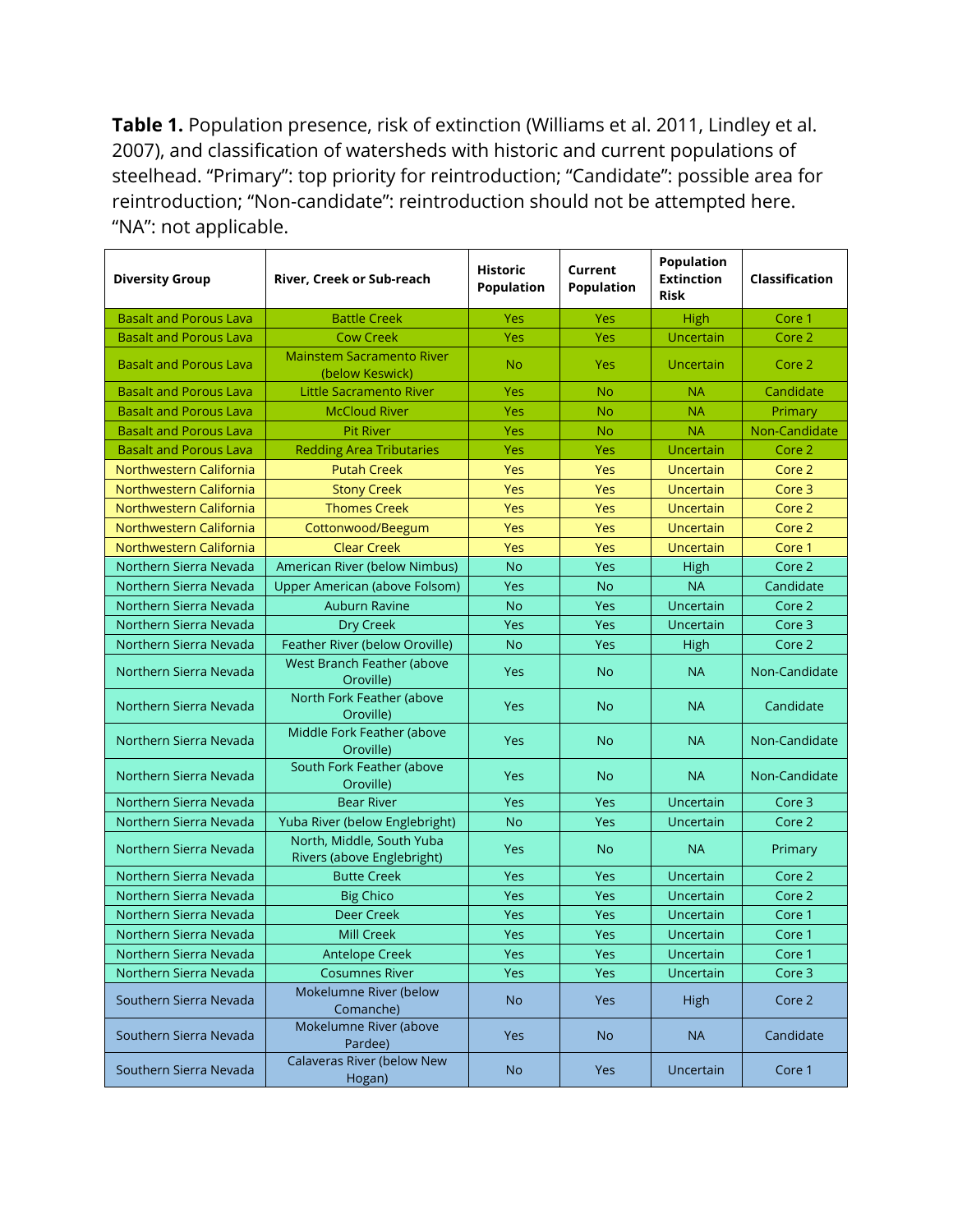| <b>Diversity Group</b> | River, Creek or Sub-reach                             | <b>Historic</b><br><b>Population</b> | Current<br><b>Population</b> | <b>Population</b><br><b>Extinction</b><br><b>Risk</b> | Classification |
|------------------------|-------------------------------------------------------|--------------------------------------|------------------------------|-------------------------------------------------------|----------------|
| Southern Sierra Nevada | Upper Calaveras River (above<br>New Hogan)            | <b>Yes</b>                           | <b>No</b>                    | <b>NA</b>                                             | Non-Candidate  |
| Southern Sierra Nevada | <b>Stanislaus River (below</b><br>Goodwin)            | N <sub>o</sub>                       | Yes                          | Uncertain                                             | Core 2         |
| Southern Sierra Nevada | Upper Stanislaus River (above<br>New Melones)         | <b>Yes</b>                           | N <sub>o</sub>               | <b>NA</b>                                             | Candidate      |
| Southern Sierra Nevada | Tuolumne River (below La<br>Grange)                   | N <sub>o</sub>                       | Yes                          | Uncertain                                             | Core 2         |
| Southern Sierra Nevada | Upper Tuolumne River (aby La<br>Grange and Don Pedro) | <b>Yes</b>                           | N <sub>o</sub>               | <b>NA</b>                                             | Candidate      |
| Southern Sierra Nevada | Merced River (below Crocker<br>Huffman)               | <b>No</b>                            | <b>Yes</b>                   | Uncertain                                             | Core 2         |
| Southern Sierra Nevada | Upper Merced River (above<br>New Exchequer)           | <b>Yes</b>                           | N <sub>o</sub>               | <b>NA</b>                                             | Candidate      |
| Southern Sierra Nevada | San Joaquin River (below Friant)                      | <b>No</b>                            | N <sub>o</sub>               | <b>NA</b>                                             | Candidate      |
| Southern Sierra Nevada | Upper San Joaquin (above<br>Friant)                   | <b>Yes</b>                           | <b>No</b>                    | <b>NA</b>                                             | Candidate      |

## Central Valley Steelhead Watershed Classification

A key element of this recovery strategy is to focus actions on watersheds that can support viable populations and contribute to meeting diversity group requirements for distribution and redundancy. To assess their potential to contribute to steelhead recovery, watersheds in the four diversity groups that supported historic populations have been placed into three categories, based on their potential to support populations with low risk of extinction. The three categories are Core 1, Core 2, and Core 3.

Core 1 watersheds possess the known ability or potential to support a viable population. For a population to be considered viable, it must meet the criteria for low extinction risk for Central Valley salmonids (Lindley et al. 2007). Core 2 populations meet, or have the potential to meet, the biological recovery standard for moderate risk of extinction. Core 3 watersheds have populations that are present on an intermittent basis and require straying from other nearby populations for their existence. These populations likely do not have the potential to meet the abundance criteria for moderate risk of extinction. Core 3 watersheds are important because, like Core 2 watersheds, they support populations that provide increased life history diversity to the ESU/DPS and are likely to buffer against local catastrophic occurrences that could affect other nearby populations. Dispersal connectivity between populations and genetic diversity may be enhanced by working to recover smaller Core 3 populations that serve as steppingstones for dispersal.